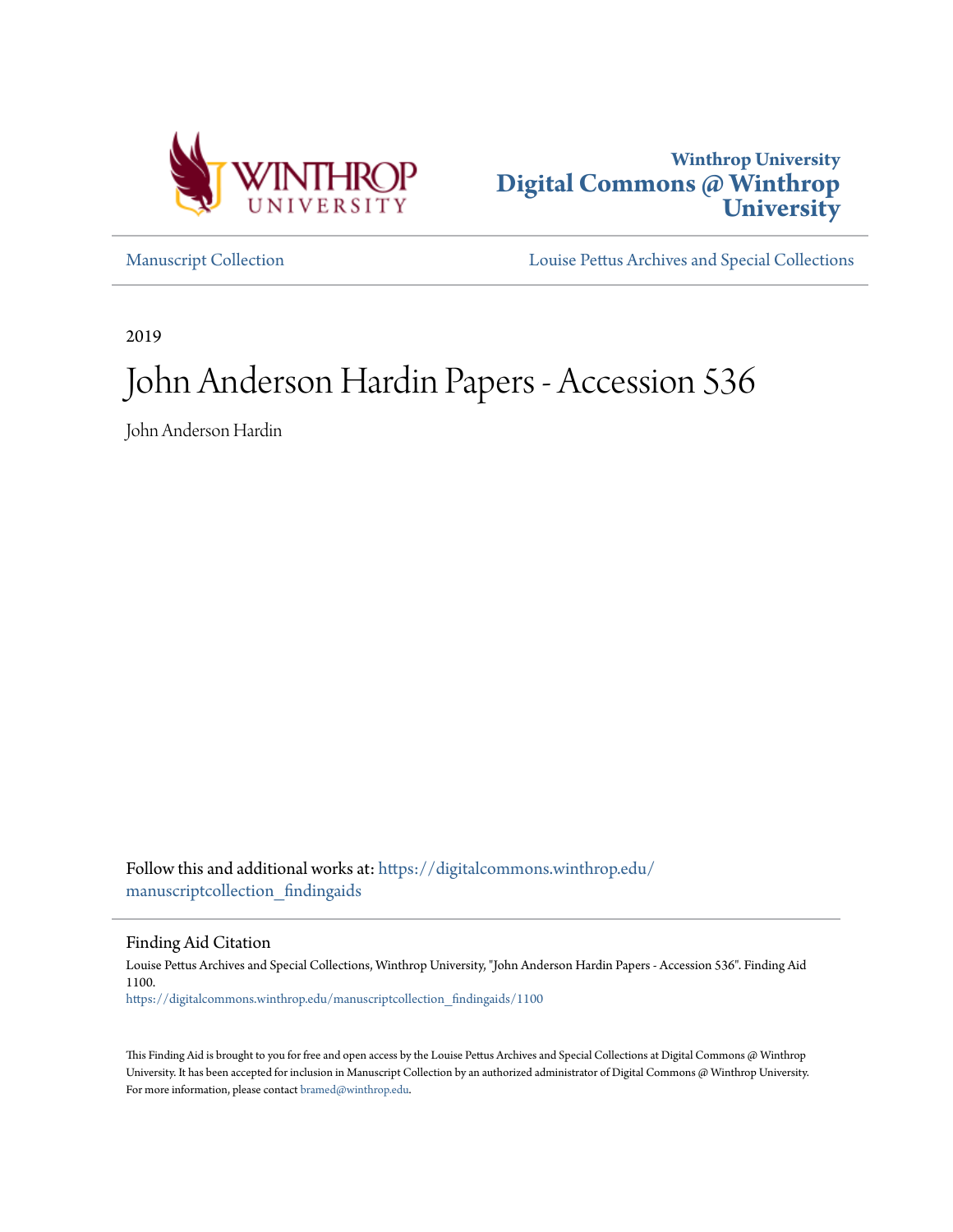#### **WINTHROP UNIVERSITY LOUISE PETTUS ARCHIVES & SPECIAL COLLECTIONS**

# **MANUSCRIPT COLLECTION**

# **ACCESSION 536**

### **JOHN ANDERSON HARDIN PAPERS**

1952-1983

13 boxes, 84 folders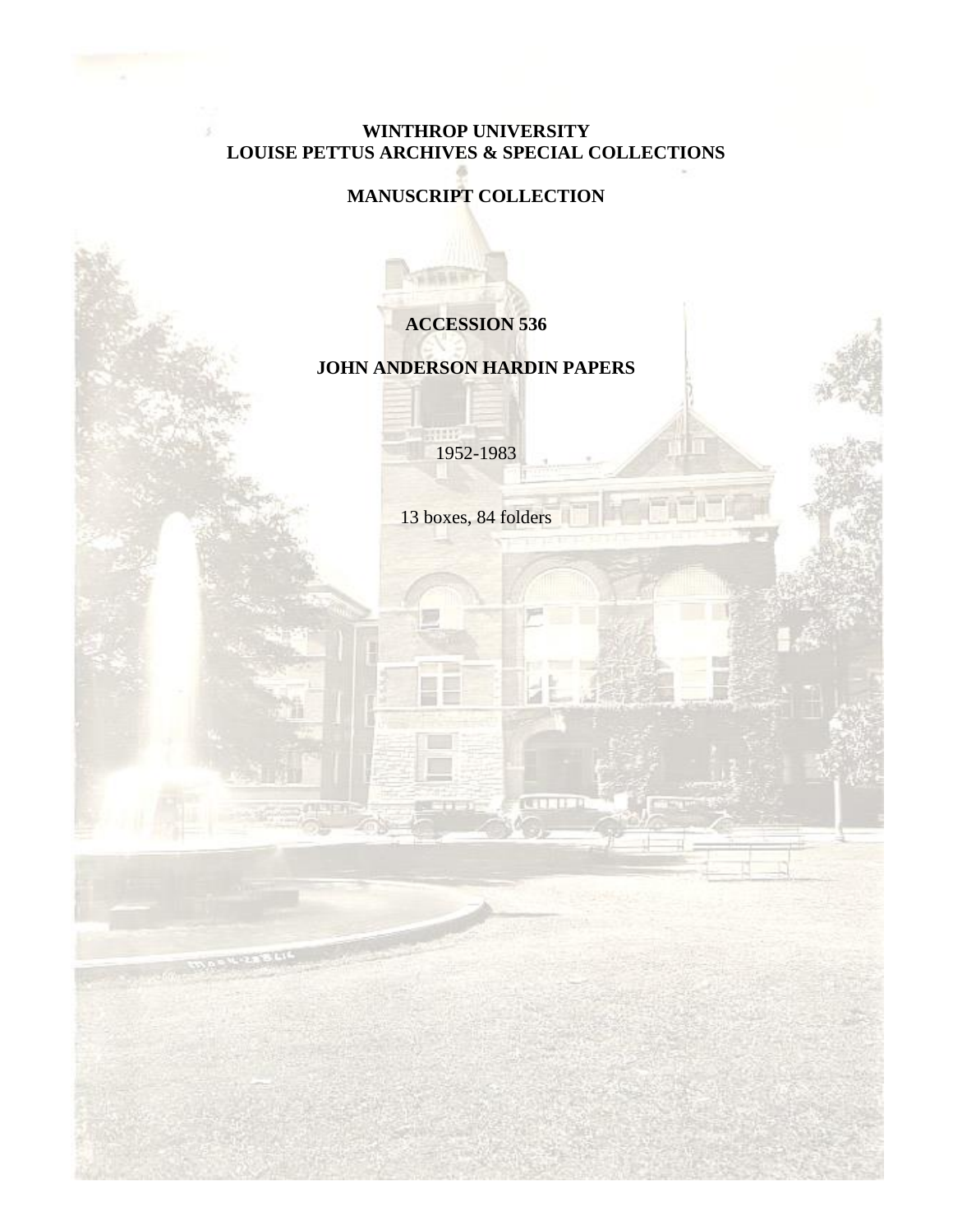#### **WINTHROP UNIVERSITY LOUISE PETTUS ARCHIVES AND SPECIAL COLLECTIONS**

#### **MANUSCRIPT COLLECTION**

ADDITIONS: \_\_\_, \_\_\_, \_\_\_\_ DATE: <u>April 4, 1988</u>

ACC. NO.: 536\_ PROCESSED BY: Tracy Timmerman NO. OF SECTIONS: 3

#### **JOHN ANDERSON HARDIN PAPERS**

**I**

The John Anderson Hardin Papers were deposited with the Archives in October of 1983 by John A. Hardin.

> Linear feet of shelf space occupied: 3.25 Approximate number of pieces included: 6500

Restrictions: Open to researchers under the rules and regulations of the Louise Pettus Archives & Special Collections at Winthrop University.

Literary Rights: Remain with John Hardin.

Notices were released to NUCMC on April 5, 1988.

Scope and Content Note: **This collection consists of papers relating to John Anderson Hardin (1920-2010). The papers relate mainly to his business and political career which includes two terms as Mayor of Rock Hill, South Carolina from 1956-1963. These records include many papers dealing with many City of Rock Hill businesses. The collection also includes papers dealing with John Hardin's career in the Savings and Loan Business, including his term as President of the U.S. League of Savings Association. There are also some records of a personal interest and relate to his family.**

Related Collections: N/A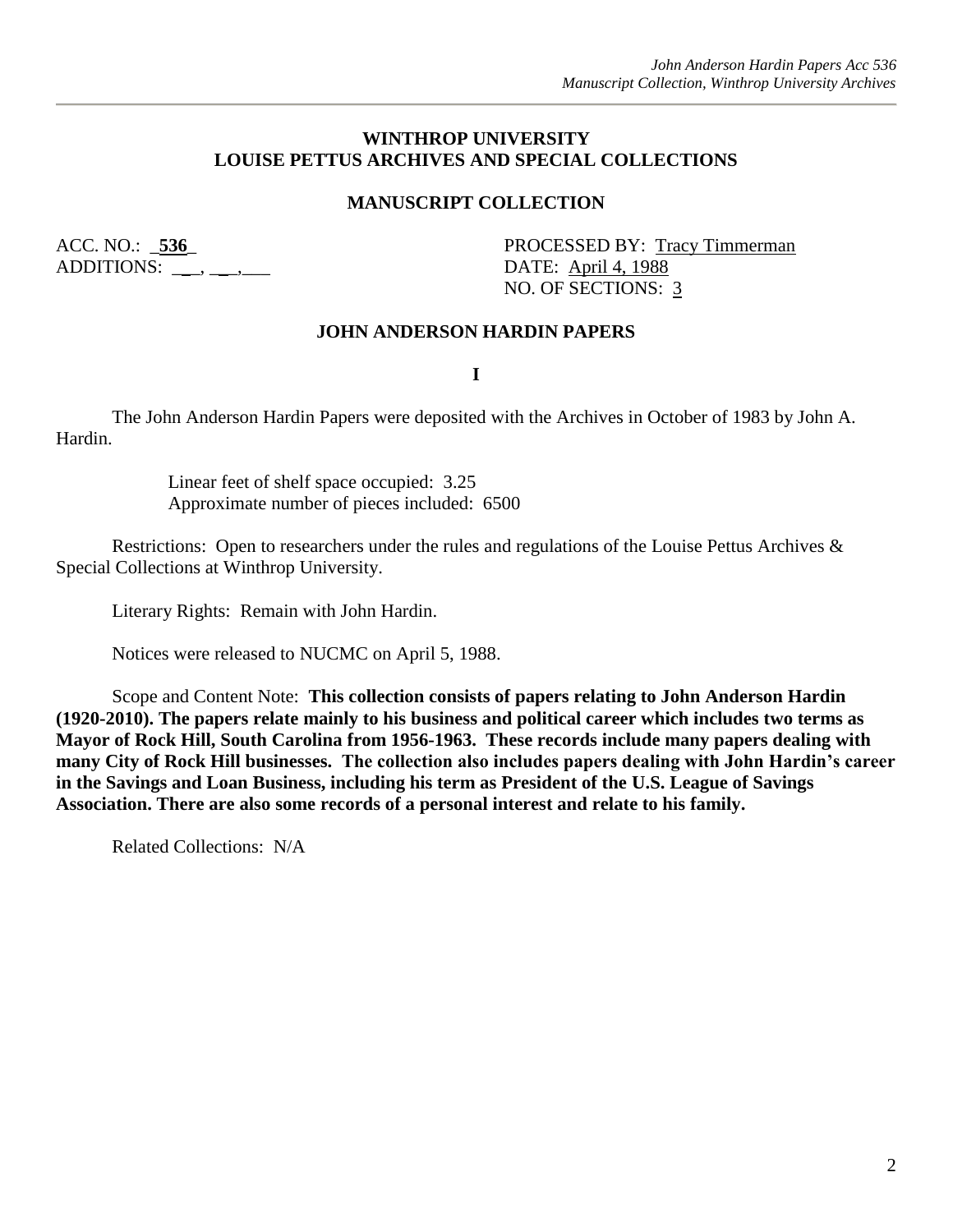# **II**

# **BIOGRAPHICAL DATA**

#### **JOHN ANDERSON HARDIN**

| 1920, June       | Born, Rock Hill, South Carolina                                                             |
|------------------|---------------------------------------------------------------------------------------------|
| 1938             | Graduate, Rock Hill High School                                                             |
| 1938             | <b>Entered Duke University</b>                                                              |
| 1939             | Transferred to Florida Southern, College in<br>Lakeland Florida                             |
| 1940, December 8 | <b>Married Martha Sims</b>                                                                  |
| 1941             | President, Junior Chamber of Commerce, Rock<br>Hill, SC                                     |
| 1941             | Vice-President of Rock Hill Body Company                                                    |
| 1943             | President, Rotary Club                                                                      |
| 1943-1945        | U.S. Navy, aboard the U.S.S. Guam South<br>Pacific                                          |
| 1946             | President, Rotary Club                                                                      |
| 1948             | Director, First Federal Savings and Loan Association of Rock Hill                           |
| 1948-1953        | Member, Rock Hill Board of Education                                                        |
| 1948             | President, YMCA                                                                             |
| 1951-1952        | President, Salvation Army                                                                   |
| 1952-1961        | Executive Vice-President of First Federal Savings and Loan<br>Loan Association of Rock Hill |
| 1954-1957        | City Councilman                                                                             |
| 1956-1963        | Elected Mayor, Rock Hill, SC                                                                |
| 1956             | President, Chamber of Commerce                                                              |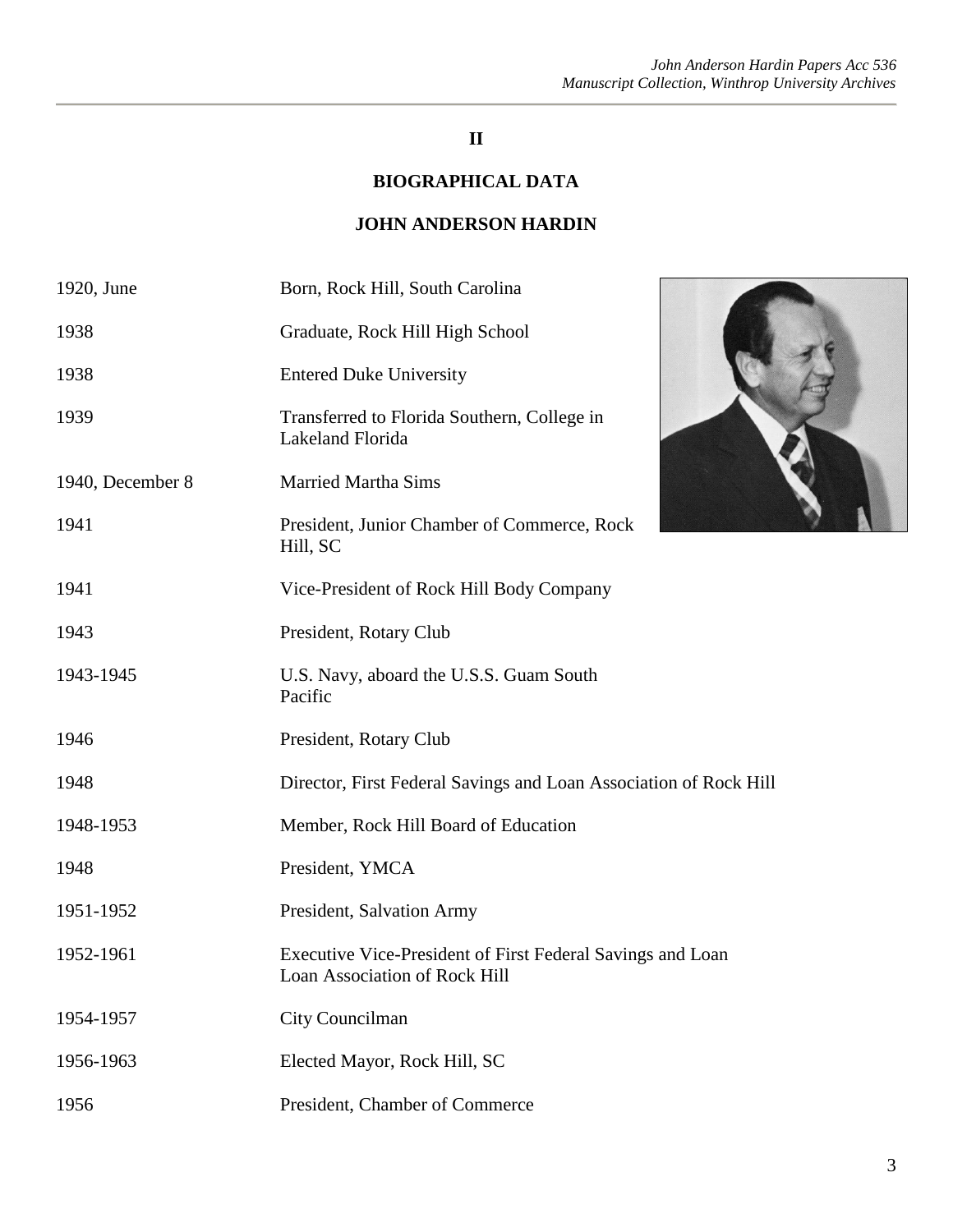#### **II**

#### **BIOGRAPHICAL DATA (cont.)**

#### **JOHN ANDERSON HARDIN**

| 1960         | Delegate of the Democratic Convention in Los Angeles                                                                     |
|--------------|--------------------------------------------------------------------------------------------------------------------------|
| 1961         | President, First Federal Savings and Loans Association                                                                   |
| 1962-1963    | President, South Carolina Municipal Association                                                                          |
| 1965-1970    | Governor's Committee on Highway Safety (SC.)                                                                             |
| 1966         | President, Rock Hill Country Club                                                                                        |
| 1968-1971    | Director, Federal Home Loan Bank of Greensboro                                                                           |
| 1970-1978    | Commissioner, S.C. Housing Authority                                                                                     |
| 1971         | Recipient, American Legion Public Service Award, Frank Roach Post #34                                                    |
| 1971         | Chairman of First Federal Savings and Loan Association                                                                   |
| 1972         | "Boss of the Year" Award. Rock Hill Jaycees.                                                                             |
| 1973-1975    | Member, Executive Committee, U.S. League of Savings Association                                                          |
| 1974         | Governor's Commission on Housing (SC)                                                                                    |
| 1974         | S.C. Energy Committee                                                                                                    |
| 1976         | President, U.S. League of Savings Association                                                                            |
| 1978         | Federal Savings and Loan, Advisory Council                                                                               |
| 1978-1980    | Trustee, The Savings and Loan Foundation                                                                                 |
| 1980         | Member, Executive Committee and Governing Council, International<br>Union of Building Societies' and Savings Association |
| 1981         | Chairman, Political Liaison Committee, U.S. League of Savings Association                                                |
| 2010, May 10 | Died in Charleston, South Carolina                                                                                       |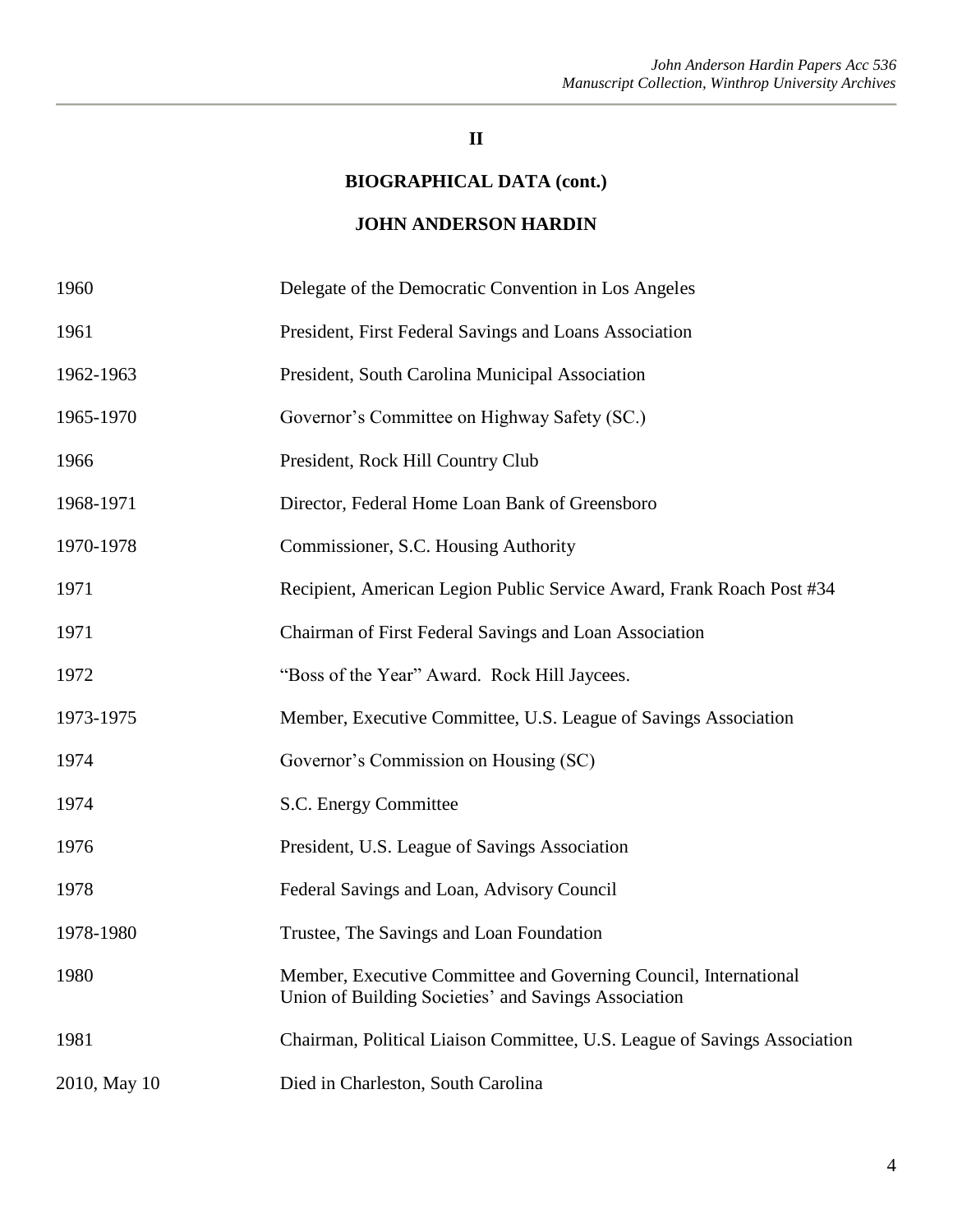# **DESCRIPTION OF SERIES**

|         | <b>Box(es)</b> Folder(s) | <b>Series</b>                                                                                                                                                                                                                                                                             | $Year(s)$                           |
|---------|--------------------------|-------------------------------------------------------------------------------------------------------------------------------------------------------------------------------------------------------------------------------------------------------------------------------------------|-------------------------------------|
| $1 - 3$ | $1 - 12$                 | <b>CORRESPONDENCE</b><br>Consists of correspondence to and from John Hardin in and around the<br>years he was Mayor of Rock Hill. Also includes correspondence not<br>addressed to him, but dealing with City business, arranged<br>chronologically.                                      | 1952-1953, 1955-<br>1956, 1958-1963 |
| 3       | 13                       | <b>TELGRAMS</b><br>Consists of telegrams and post cards to and from John Hardin, arranged<br>chronologically.                                                                                                                                                                             | 1959, 1962-1963                     |
| $3 - 5$ |                          | 14-22 MUNICIPAL ASSOCIATION RECORDS<br>Consists of correspondence, Legislative Reports,<br>proposed bills, annual meeting records, minutes of the meetings of<br>various sub-groups, and miscellaneous other records. Arranged in these<br>six categories and chronologically thereunder. | 1958-1959, 1962-<br>1963, nd        |
| 5       |                          | 23-24 PLANNING COMMISSION RECORDS<br>Consists of various records dealing with the Rock Hill Planning<br>Commission. Arranged in chronological order.                                                                                                                                      | 1956-1961, nd                       |
| 5       | 25                       | <b>CITY HOUSING-COMMISSION</b><br>Consists of various records dealing with the Rock Hill Housing<br>Commission. Arranged in chronological order.                                                                                                                                          | 1955-1962                           |
| 5       | 26                       | <b>TRAFFIC COMMISSION RECORDS</b><br>Consists of various records of the Rock Hill City Traffic Commission.                                                                                                                                                                                | 1960-1963                           |
| 6       | 27                       | <b>ZONING ORDINANCE</b><br>Consists of one proposed zoning ordinance and one other paper<br>concerning zoning in Rock Hill. Arranged in chronological order.                                                                                                                              | 1962, nd                            |
| 6       | 28                       | <b>STREET PAVING</b><br>Consists of various papers and articles dealing with paving of the street<br>of Rock Hill. Arranged in chronological order.                                                                                                                                       | 1962-1963, nd                       |
| 6       |                          | 29-30 UTILITIES RECORDS<br>Consists of various papers dealing with electric utilities as well as<br>sewer and water, telephone, gas; and storm drainage. Arranged<br>chronologically within each of the preceding categories.                                                             | 1955-1963, nd                       |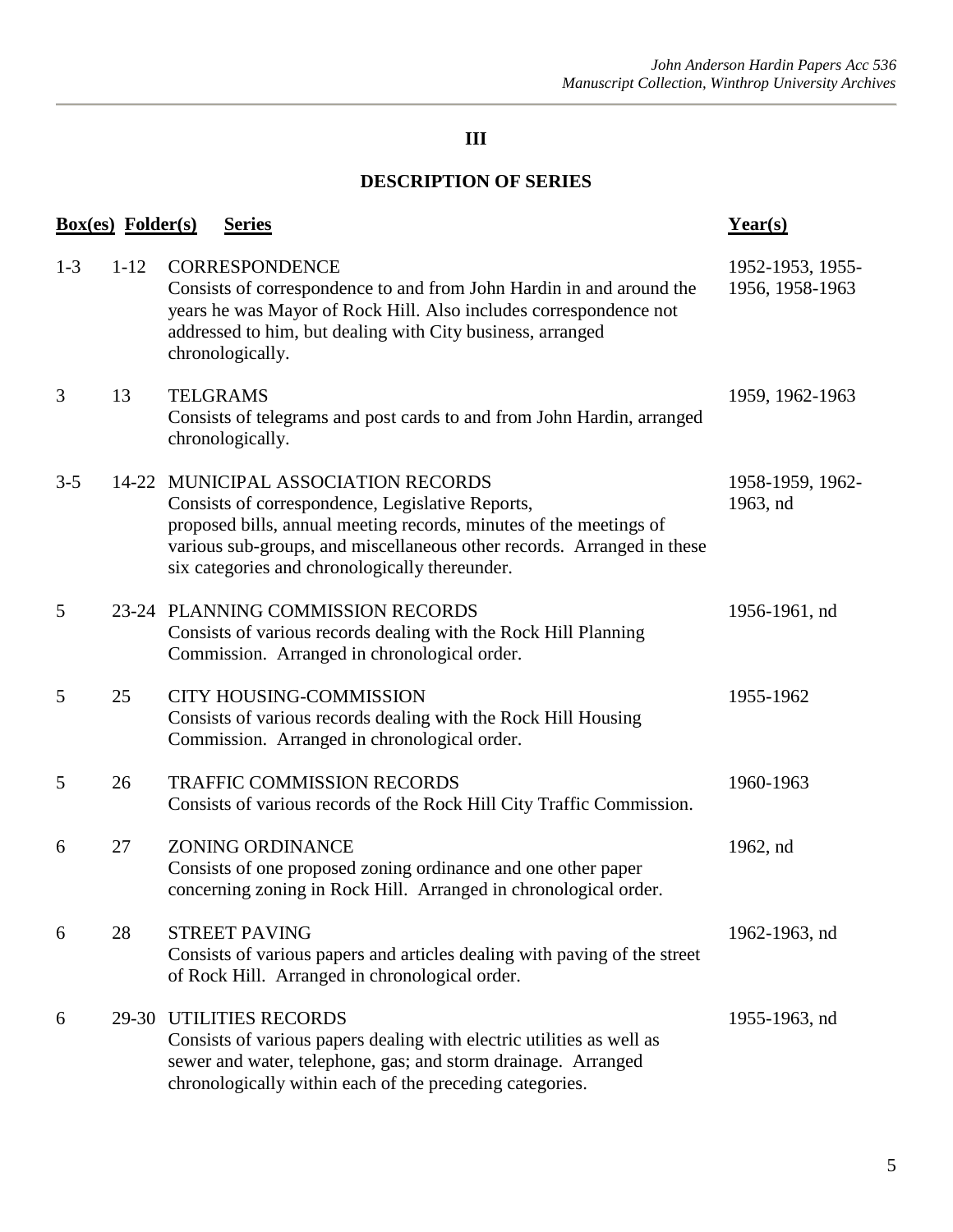# **DESCRIPTION OF SERIES (cont.)**

| <b>Box(es)</b> Folder(s) | Year(s) |                                                                                                                                                                                                                                                                              |                                     |
|--------------------------|---------|------------------------------------------------------------------------------------------------------------------------------------------------------------------------------------------------------------------------------------------------------------------------------|-------------------------------------|
| 6                        |         | 31-32 POLICE DEPARTMENT RECORDS<br>Consists of the Rock Hill Police Departments monthly reports as well<br>as two annual reports and two piece of correspondence. Also included<br>is one report of police vehicles to be trades as well as bids on cars and<br>uniforms.    | 1955-1963                           |
| 6                        | 33      | FIRE DEPARTMENT RECORDS<br>Consists of the activity reports of the Rock Hill Fire Department.<br>Arranged in chronological order.                                                                                                                                            | 1955-1957, 1960-<br>1963            |
| 7                        | 34      | <b>AMBULANCE SERVICE RECORDS</b><br>Consists of various papers dealing with ambulance service in Rock<br>hill. Arranged in chronological order.                                                                                                                              | 1962-1963                           |
| 7                        | 35      | <b>CITY COUNCIL AGENDAS</b><br>Consists of agendas for City Council meetings. Arranged in<br>chronological order.                                                                                                                                                            | 1955-1956, 1959-<br>1960, 1962-1963 |
| 7                        | $36-39$ | <b>CITY COUNCIL MINUTES</b><br>Consists of meeting agendas.                                                                                                                                                                                                                  | 1951, 1955-1957,<br>1960            |
| 7                        | 40      | <b>TAXES</b><br>Consists of various papers dealing with tax situations. Arranged in<br>chronological order.                                                                                                                                                                  |                                     |
| 7                        | 41      | <b>LAWYERS FEES</b><br>Consists of records of the fees charged by Spencer & Spencer, the law<br>firm which represents the City of Rock Hill. Arranged in<br>chronological order.                                                                                             | 1959-1963                           |
| 8                        |         | 42-45 BUDGET REPORTS<br>Consists of the revenues and budget position for the City of Rock<br>Hill. Arranged in chronological order.                                                                                                                                          | 1955-1956, 1959-<br>1960, 1962-1963 |
| $8-9$                    |         | <b>46-50 TREASURER'S REPORT</b><br>Contains reports made by the city treasurer about Payments, interest<br>and bonds due, uncollectable taxes and bills, and miscellaneous other<br>treasurer's papers. Arranged chronologically within each of the<br>preceding categories. | 1955-1963                           |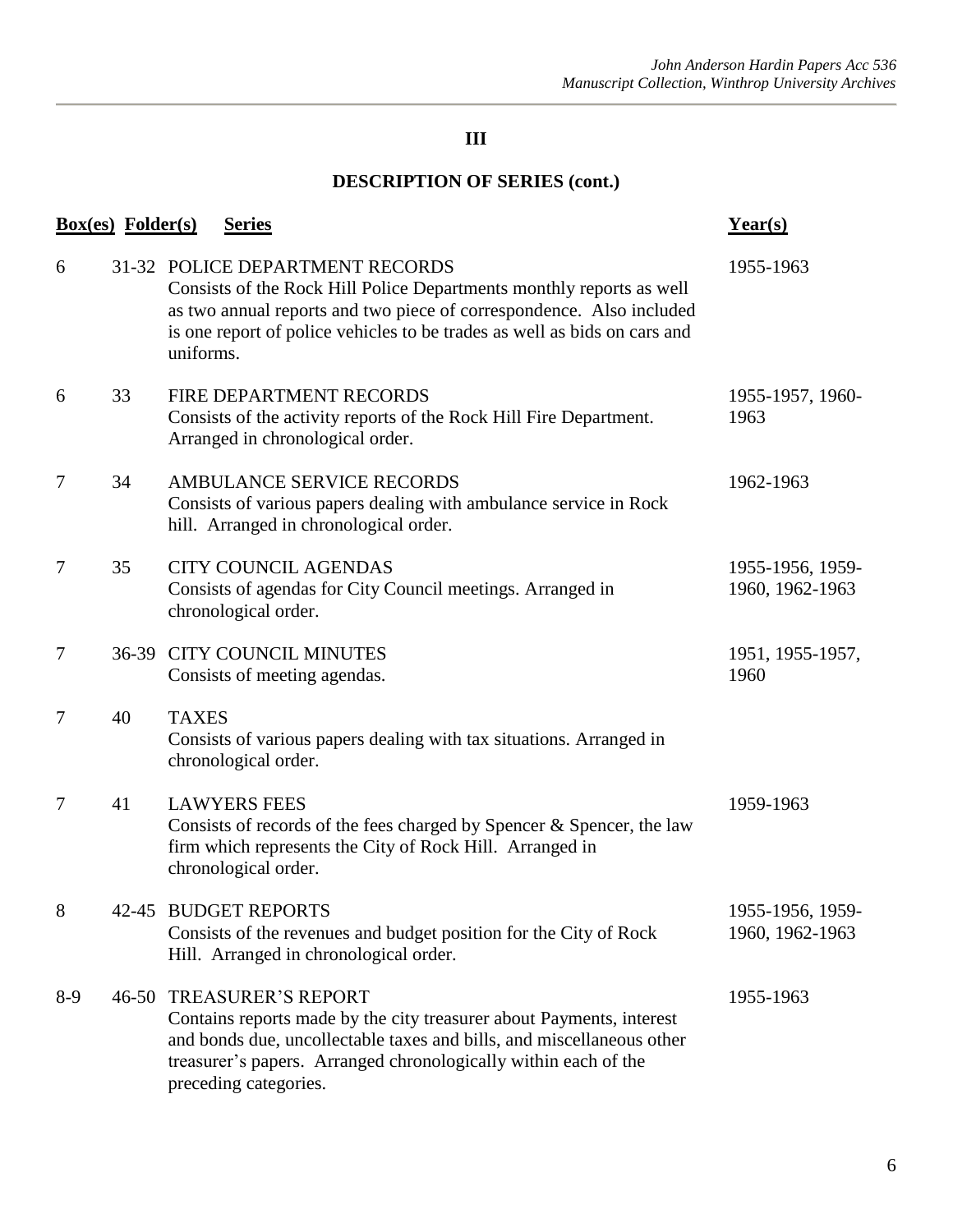# **DESCRIPTION OF SERIES (cont.)**

|   | <b>Box(es)</b> Folder(s) |              | <b>Series</b>                                                                                                                                                                                                                     | Year(s)             |
|---|--------------------------|--------------|-----------------------------------------------------------------------------------------------------------------------------------------------------------------------------------------------------------------------------------|---------------------|
| 9 |                          |              | 51-53 AUDITORS REPORT<br>Consists of Auditors Reports and other bound financial Statements of<br>the City of Rock Hill. Arranged in chronological order.                                                                          | 1956-1963           |
| 9 | 54                       |              | <b>FRANCHISE AGREEMENTS</b><br>Consists of several franchise agreements between businesses and the<br>City of Rock Hill. Arranged in chronological order.                                                                         | 1956-1957           |
| 9 | 55                       | Hill.        | <b>COURT RECORDS</b><br>Consists of various court records which concerned the City of Rock                                                                                                                                        | 1959                |
| 9 | 56                       | <b>BILLS</b> | Consists of several bills which were introduced into the<br>the South Carolina General Assembly by the York<br>delegation. Also contains one bill introduced in the House<br>of Representatives. Arranged in chronological order. | 1959-1960           |
| 9 | 57                       |              | <b>BLUE PRINTS</b><br>Consists of blue prints of streets and lots in Rock Hill.<br>Also contains a blue print of the revisions of the Police<br>Department. Arranged in chronological order.                                      | 1956, 1961-1962, nd |
| 9 | 58                       |              | PARKS AND RECREATION<br>Consists of papers dealing with the City's department<br>of Parks and recreation. Arranged in chronological order.                                                                                        | 1960, 1963, nd      |
| 9 | 59                       |              | <b>CENTENNIAL</b><br>Consists of papers concerning Rock Hill's concerning Rock Hill's<br>Centennial Celebration. Arranged in chronological order.                                                                                 | 1951, 1952, nd      |
| 9 | 60                       |              | <b>COME SEE ME</b><br>Consists of correspondence and various other papers concerning the<br>Come See Me Festival of 1962. Arranged in chronological order.                                                                        | 1962, nd            |
| 9 | 61                       |              | <b>WINTHROP COLLEGE</b><br>Consists of two sets of papers concerning activities at Winthrop<br>College. Arranged in chronological order.                                                                                          | 1959                |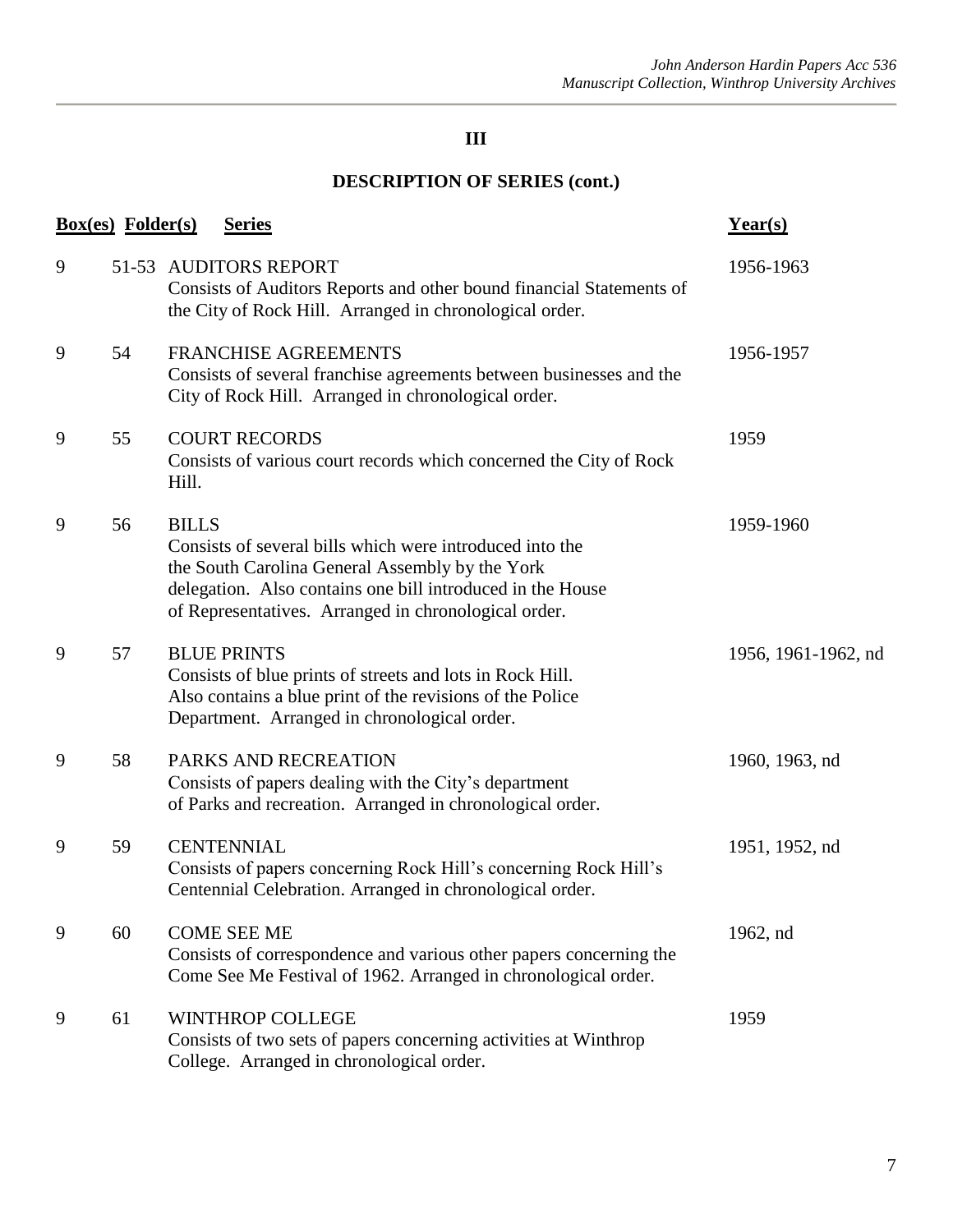# **DESCRIPTION OF SERIES (cont.)**

|    | <b>Box(es)</b> Folder(s) | <b>Series</b>                                                                                                                                                                                                                        | Year(s)                                  |
|----|--------------------------|--------------------------------------------------------------------------------------------------------------------------------------------------------------------------------------------------------------------------------------|------------------------------------------|
| 10 | 62                       | "THE GRASS IS GREENER"<br>Consists of correspondence and various other papers concerning the<br>award winning brochure entitled "The Grass is Greener". Does not<br>contain a copy of the brochure. Arranged in chronological order. | 1963                                     |
| 10 | 63                       | MISCELLANEOUS CITY PAPERS<br>Consists of various City papers which did not fit into any of the<br>previous categories and cover a variety of subjects.                                                                               | 1956-1963, nd                            |
| 10 | 64                       | 1963 CAMPAIGN<br>Consists of papers dealing with John Hardin's Mayoral campaign of<br>1963. No arrangement.                                                                                                                          | 1963                                     |
|    |                          | 10-11 65-69 U.S. LEAGUE OF SAVINGS ASSOC.<br>Consists of correspondence and various other papers dealing with John<br>Hardin becoming the President of the U.S. League of Savings Assoc.<br>Arranged in chronological order.         | 1976, nd                                 |
| 11 |                          | 70-71 SAVINGS AND LOAN CORRESPONDENCE<br>Consists of correspondence from the later years of John Hardin's<br>career as President of First Federal Savings and Loan Association.<br>Arranged in chronological order.                  | 1977-1983, 1986, nd                      |
| 12 | 72                       | MACNELL-LEHRER PAPERS<br>Consists of various papers and photographs concerning John Hardin's<br>appearance on PBS's MacNeil-Lehrer Report. No arrangement.                                                                           | 1981                                     |
| 12 | 73                       | PERSONAL PAPERS<br>Consists of papers dealing with more personal subjects, such as trips<br>and speeches, and handwritten notes, and an article. Mr. Hardin wrote<br>for the Directors Digest. No arrangement.                       | 1954-1957, 1959,<br>1962, 1977, 1979, nd |
| 12 | 74                       | <b>PHOTOGRAPHS</b><br>Consists of various photographs of John Hardin and the City of Rock<br>Hill. Arranged in chronological order.                                                                                                  | 1950's-1982, nd                          |
| 12 |                          | 75-79 NEWS CLIPPINGS<br>Consists of numerous news clippings dealing with the life and times<br>of John Hardin. Arranged in chronological order.                                                                                      | 1951, 1959-1963,<br>1976-1983, nd        |